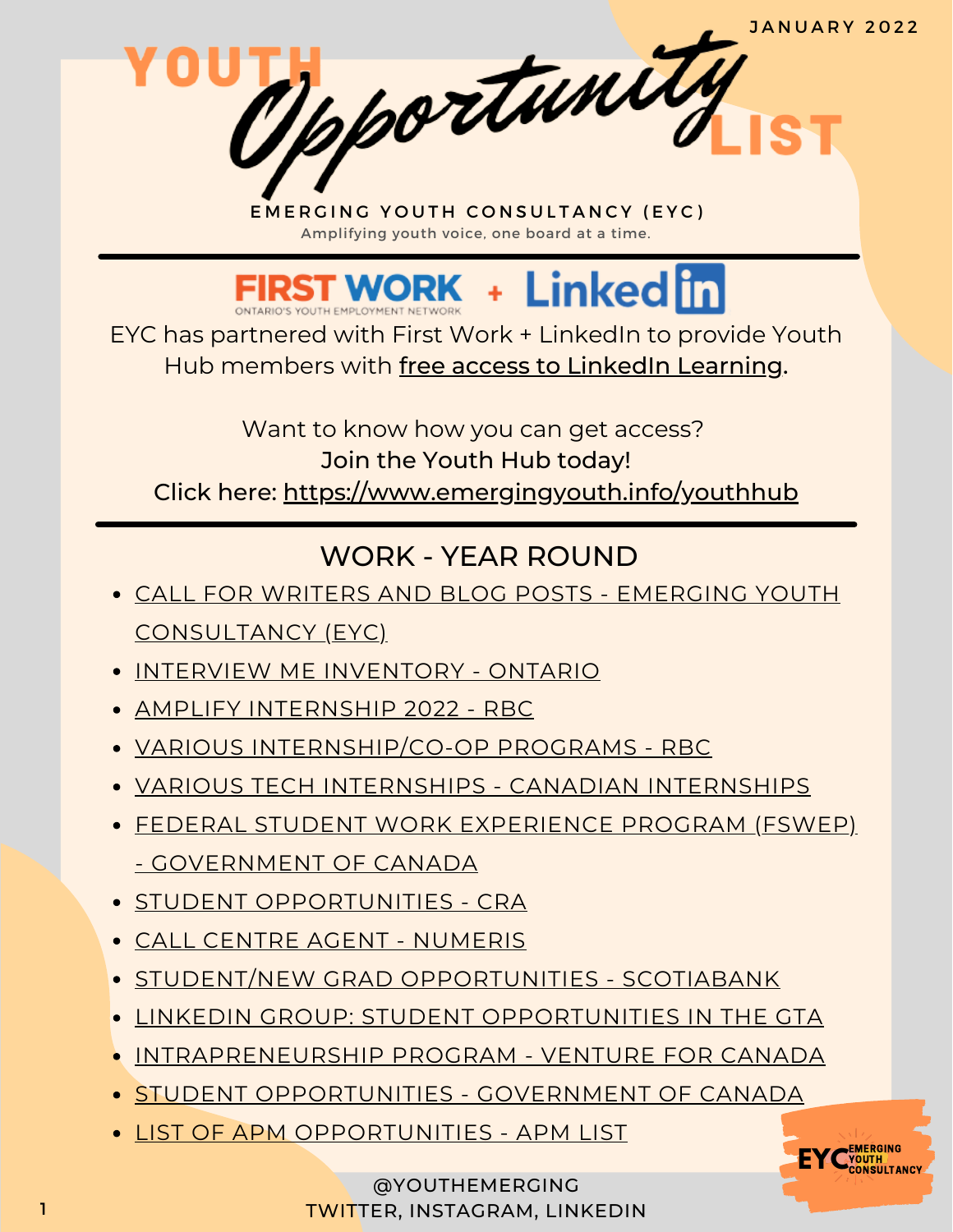1 portunity

## WORK - NEW THIS MONTH

- **STUDENT [OPPORTUNITIES](https://www.lifeatspotify.com/students) SPOTIFY**
- DIGITAL [MARKETING](https://www.onova.io/onova-digital-marketing-analyst) ANALYST ONOVA
- **INNOVATION [CONSULTANT](https://www.onova.io/innovation-consulting-internship) INTERN ONOVA**
- **INNOVATION STAFF [CONSULTANT](https://www.onova.io/onova-staff-consultant) ONOVA**
- VARIOUS [INTERNSHIPS](https://www.shopify.ca/careers/search?teams%5B%5D=interns&keywords=&sort=team_asc) SHOPIFY
- FINANCIAL ANALYST [INTERNSHIP](https://capitalone.wd1.myworkdayjobs.com/Capital_One/job/Toronto-ON/Financial-Analyst--Summer-Intern-Co-op-2022_R129865) CAPITAL ONE
- PROCESS MANAGER [INTERNSHIP](https://capitalone.wd1.myworkdayjobs.com/Capital_One/job/Toronto-ON/Process-Manager--Summer-Intern-Co-op-2022_R129864) CAPITAL ONE
- **. SUMMER STUDENT RESEARCH PROGRAM** [\(UNDERGRADUATE,](https://www.womensresearch.ca/trainees/summer-student-research-opportunities/) GRADUATE AND HEALTH PROFESSIONAL PROGRAM STUDENTS) - WOMEN'S COLLEGE HOSPITAL
- FULL-TIME [CONSULTING](https://www.linkedin.com/jobs/view/2653696871/) FOR UNIVERSITY GRADS MICROSOFT
- [INTERNSHIPS/COOPS](https://jobs.lever.co/wealthsimple?commitment=Intern) IN ENGINEERING, CORE OPS, AND INFRASTRUCTURE - WEALTHSIMPLE
- CALLING ALL SCIENCE STUDENTS! SUPPORT [PROVINCIAL](https://forms.office.com/Pages/ResponsePage.aspx?id=XGz5Tj_Ya0akeIFqW7SvYjEO0qvlfkRBpeFo6ntqngdUMVdMQTgwWUFMOVZaUzdUQlQyRlBIRjlNVS4u) COVID-19 TESTING - ONTARIO HEALTH
- STUDENT [OPPORTUNITIES](https://cibc.wd3.myworkdayjobs.com/campus/2/refreshFacet/318c8bb6f553100021d223d9780d30be) AND INTERNSHIPS CIBC
- [CANSTUDYUS](https://www.ryersonleadlab.com/canstudyus) FELLOWSHIP RYERSON LEADERSHIP LAB
- SUMMER FELLOWSHIP PROGRAM 2022 GRAND [CHALLENGES](https://app.smartsheet.com/b/form/715f63922e304e698260b011c6d2896f) CANADA

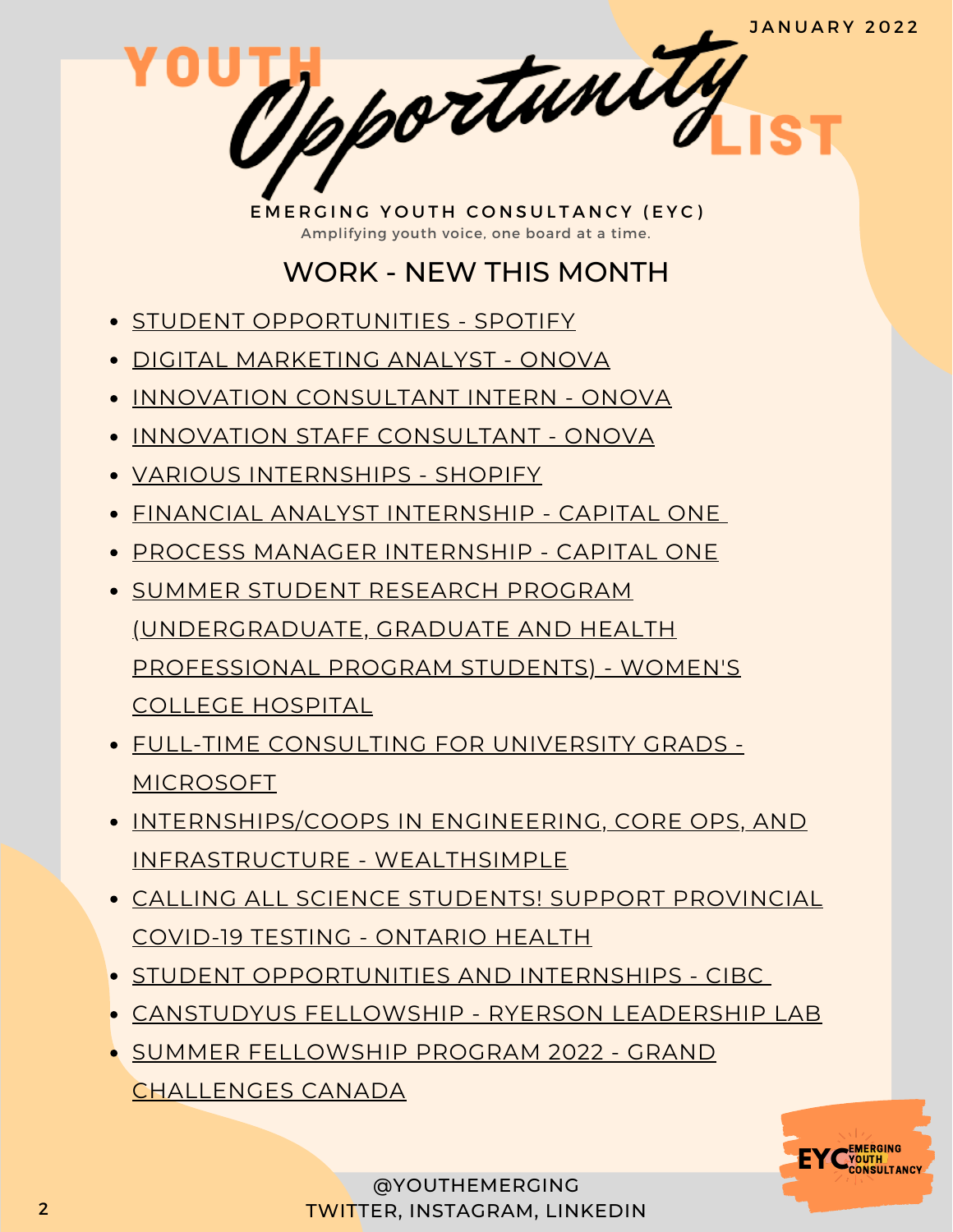Mpportunity

- VARIOUS [INTERNSHIPS](https://goodandwell.ca/jobs/) GOOD & WELL TORONTO + SOCIAL INNOVATION ACADEMY
- **STUDENT [OPPORTUNITIES](https://jobs-emplois.cse-cst.gc.ca/en/careers-carrieres/students-etudiants/opportunities) GOVERNMENT OF CANADA**
- PRODUCT [MANAGEMENT](https://boards.greenhouse.io/reddit/jobs/3538089) INTERN (SUMMER 2022) REDDIT
- CAREER LAUNCH [INTERNSHIP](https://jobs.rbc.com/ca/en/job/433841/RBC-Career-Launch-Internship) (1 YEAR) RBC
- STRATEGIC [COMMUNICATION](https://www.crestviewstrategy.ca/strategiccommunications-intern) INTERN CRESTVIEW **STRATEGY**
- ECONOMICS AND SOCIAL SCIENCE SERVICES [DEVELOPMENT](https://emploisfp-psjobs.cfp-psc.gc.ca/psrs-srfp/applicant/page1800?poster=1699963) PROGRAM (ECDP) - AGRICULTURE AND AGRI-FOOD CANADA
- ANALYSTS RECRUITMENT AND [DEVELOPMENT](https://emploisfp-psjobs.cfp-psc.gc.ca/psrs-srfp/applicant/page1800?poster=1699470) PROGRAM SOCIAL STATISTICS AND ECONOMICS (EC) - STATISTICS CANADA
- VARIOUS SUMMER 2022 [COOP/INTERNSHIP](https://jobs.td.com/en-CA/job-search-results/?addtnl_categories=Campus%20Program&sub_category=Internship%2FCo-Op%20and%20Summer%20Opportunities) OPPORTUNITIES - TD BANK
- AMC AND, [CUSTOMER](https://careers.deloitte.ca/job/Toronto-Consulting-Deloitte-Digital-AMC-and%2C-Customer-Strategy-&-Applied-Design-Summer-Coop-2022-National-ON-M5C-3G7/822157300/) STRATEGY & APPLIED DESIGN (SUMMER COOP 2022) - DELOITTE
- [PROGRAMS](https://www.youthclimatelab.org/join-the-team) MANAGER YOUTH CLIMATE LAB
- VARIOUS [INTERNSHIPS](https://boards.greenhouse.io/marsdiscoverydistrict) (SUMMER 2022) MARS DISCOVERY **DISTRICT**
- SUMMER [RESEARCH](https://wch.njoyn.com/cl3/xweb/Xweb.asp?tbtoken=Yl9RQhsXCGpxEAYHMCZXCFJJARdEcFJcB0hZIS0KExBZKzVqXEFoLiUuQC4kXmFxcwkbURBUSHAqWA%3D%3D&chk=ZVpaShw%3D&CLID=55610&page=jobdetails&JobID=J1121-0901&lang=1) STUDENT WOMEN'S COLLEGE HOSPITAL

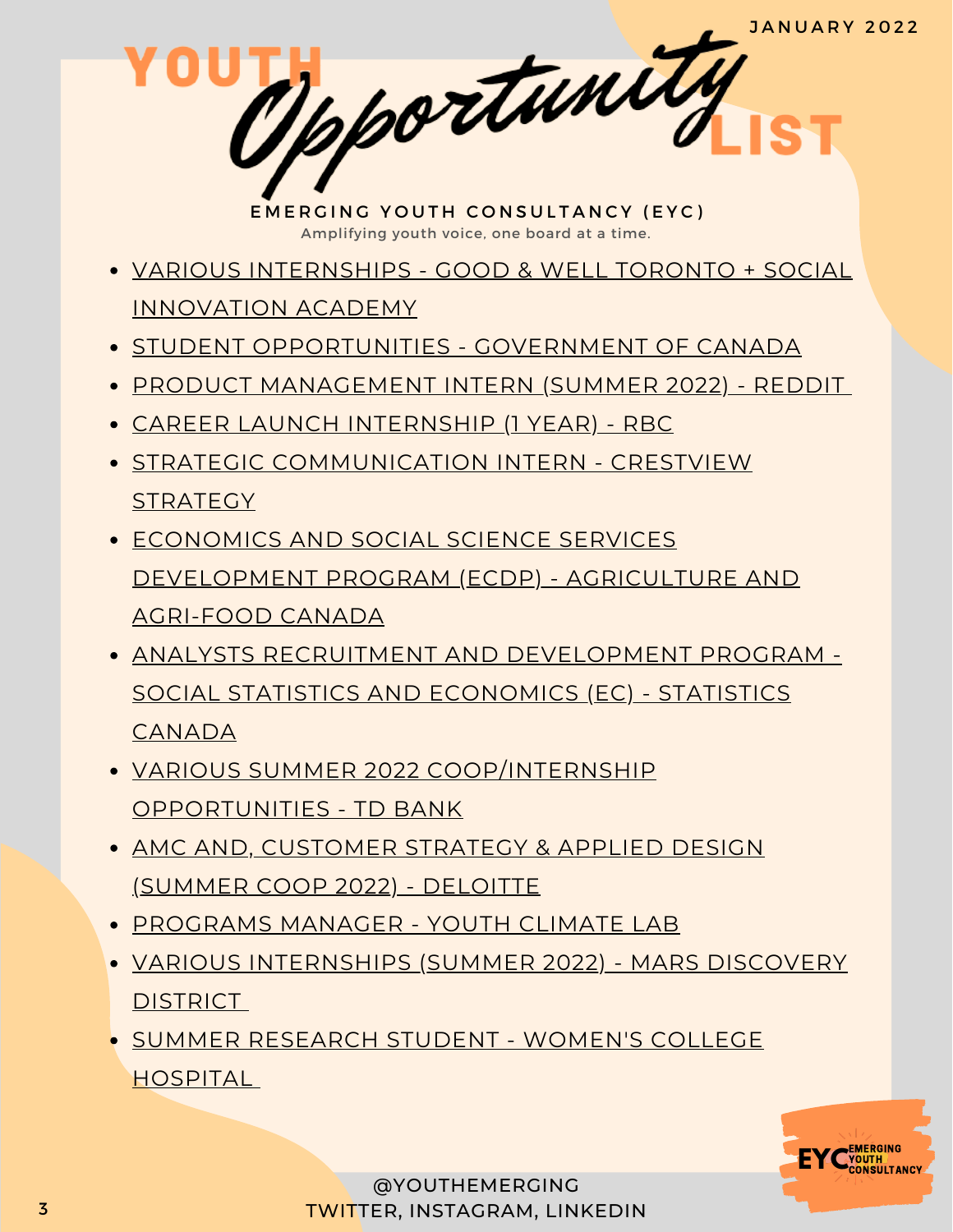Mpportunity

- [PARLIAMENTARY](https://pip-psp.org/apply/) INTERNSHIP PROGRAM (PIP)
- POLICY [FELLOWSHIP](https://www.linkedin.com/posts/urban-alliance-on-race-relations_recruitment-volunteeropportunity-studentopportunities-activity-6887099257887748097-6x3X) PROGRAM URBAN ALLIANCE ON RACE RELATION[S](https://www.linkedin.com/posts/urban-alliance-on-race-relations_recruitment-volunteeropportunity-studentopportunities-activity-6887099257887748097-6x3X)

#### VOLUNTEER

- SEXUAL HEALTH [EDUCATOR](https://teenhealthsource.com/blog/volunteer/) TEEN HEALTH SOURCE
- PROGRAM [COORDINATOR](https://youngdiplomats.ca/apply) YOUNG DIPLOMATS OF CANADA
- RECRUITMENT [COORDINATOR](https://youngdiplomats.ca/apply) YOUNG DIPLOMATS OF CANADA
- GLOBAL HEALTH MENTOR CANADIAN [ASSOCIATION](https://cagh-acsm.org/en/notre-travail/reseau-detudiants-et-de-jeunes-professionnels/mentornet/become-mentormentee) FOR GLOBAL HEALTH
- MENTOR & TECHNICAL ADVISOR RECRUITMENT YOUTH CHALLENGE [INTERNATIONAL](https://www.yci.org/InnovateMYFuture/Climate-Leader-call-for-mentors/)
- [CONTENT](https://docs.google.com/forms/d/e/1FAIpQLSdrPDQyYnWAdQ9yYXP0GKw-ftm8b_vwJzkFtFke8Lme939OPA/viewform) CREATOR 16 WEEKS
- OVERNIGHT CRISIS [RESPONDER](https://kidshelpphone.ca/get-involved/participate/call-volunteers-crisis-text-line) KIDS HELP PHONE
- INDIGENOUS [ENGAGEMENT](https://kidshelpphone.ca/get-involved/first-nations-inuit-and-metis/volunteer-for-our-indigenous-engagement-program/) PROGRAM VOLUNTEER KIDS HELP PHONE
- BLACK ACHIEVERS [MENTORSHIP](https://ymcagta.org/youth-programs/Black-Achievers-Mentorship-Program) PROGRAM (MENTOR) YMCA
- VARIOUS [VOLUNTEER](https://docs.google.com/forms/d/e/1FAIpQLSciMF1ROT1f_mGS2Wx822QU0zDYcf3zka0UC9rIAM9z03W8Pw/viewform) POSITIONS ON CANADA PROJECT
- GENERAL VOLUNTEER [MENSTRUATION](https://docs.google.com/forms/d/e/1FAIpQLSe-ORQRxArU5ZwQWT3JfGEjRtyUwanp5p64UPHwK1nL5Pz__w/viewform) REDEFINED

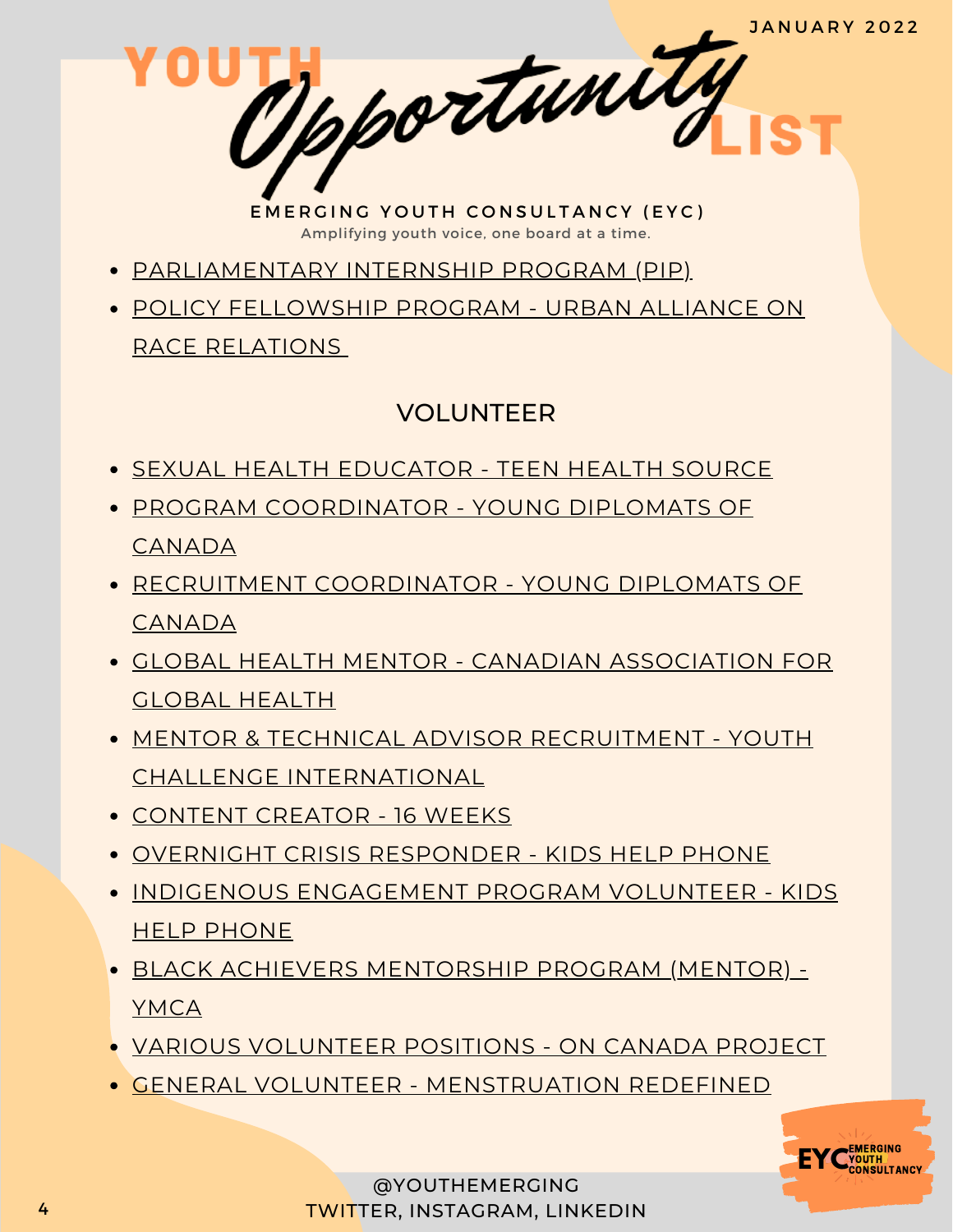pportunity

- **STUDENT POLICY VOLUNTEER POLICY FORWARD** [CONSULTING](https://www.linkedin.com/posts/policy-forward-consulting-group_policyforward-policyconsultants-volunteer-activity-6848327793269387264-k9jy) GROUP
- PEER SUPPORT WORKER [COMMUNITY](https://docs.google.com/forms/d/e/1FAIpQLSeZZAsfMLX6l0eMubTJwcnfsE2vA7KXosQXdes4u6ENLUXn7Q/viewform) HEALING PROJECT
- [VOLUNTEER](https://resultscanada.ca/#sign-up/) RESULTS CANADA
- URBAN HEALTH [WORKING](https://www.linkedin.com/posts/shahithya_youth-health-advocacy-activity-6862529000045199360-NZul/) GROUP TORONTO YOUTH CABINET
- YOUNG CANADIAN [ROUNDTABLE](https://docs.google.com/forms/d/e/1FAIpQLSc88LBd5fPoBXv-1-EerpfIAXvfwDaHEYhsvfPGckg67xrW6g/viewform) ON HEALTH APPLICATION
- CANADIAN WOMEN'S [FOUNDATION](https://docs.google.com/forms/d/e/1FAIpQLSeeOiRhcX_3eAQr8AsAErmVbvI4hWUWd1rUjxe4nZdoid8UKw/viewform) YOUTH ADVISORY TEAM

## RESEARCH, COMPETITIONS, AND EVENTS

- **RBC [NEXT](https://vote.pollstream.com/PollPopupContent.php?short_link=XrORTMM&cb=a26533974edca9a2c89c72b54cf7f559) GREAT INNOVATOR [HACKATHON](https://vote.pollstream.com/PollPopupContent.php?short_link=XrORTMM&cb=a26533974edca9a2c89c72b54cf7f559)**
- GOOGLE CODING [COMPETITIONS](https://codingcompetitions.withgoogle.com/)

PROFESSIONAL DEVELOPMENT & SKILL BUILDING

- [SALESFORCE](https://idrf.ca/project/salesforce/) TRAINING IDRF
- DEV DEGREE 2022 [SHOPIFY](https://jobs.smartrecruiters.com/ni/Shopify/f92f7d2f-7359-4066-9111-7df6054c6dc6-dev-degree-2022)
- CENTERING BLACK YOUTH [WELLBEING](https://youthrex.com/abr-certificate/) YOUTHREX
- GLOBAL HEALTH MENTEE CANADIAN [ASSOCIATION](https://cagh-acsm.org/en/notre-travail/reseau-detudiants-et-de-jeunes-professionnels/mentornet/become-mentormentee) FOR GLOBAL HEALTH
- YOUTH SUPPORT [SERVICES](https://achev.ca/services/youth/) ACHEV
- EARLY CAREER [CONNECTIONS](https://summit.powertofly.com/) AND MID CAREER PIVOTS POWER TO FLY SUMMIT

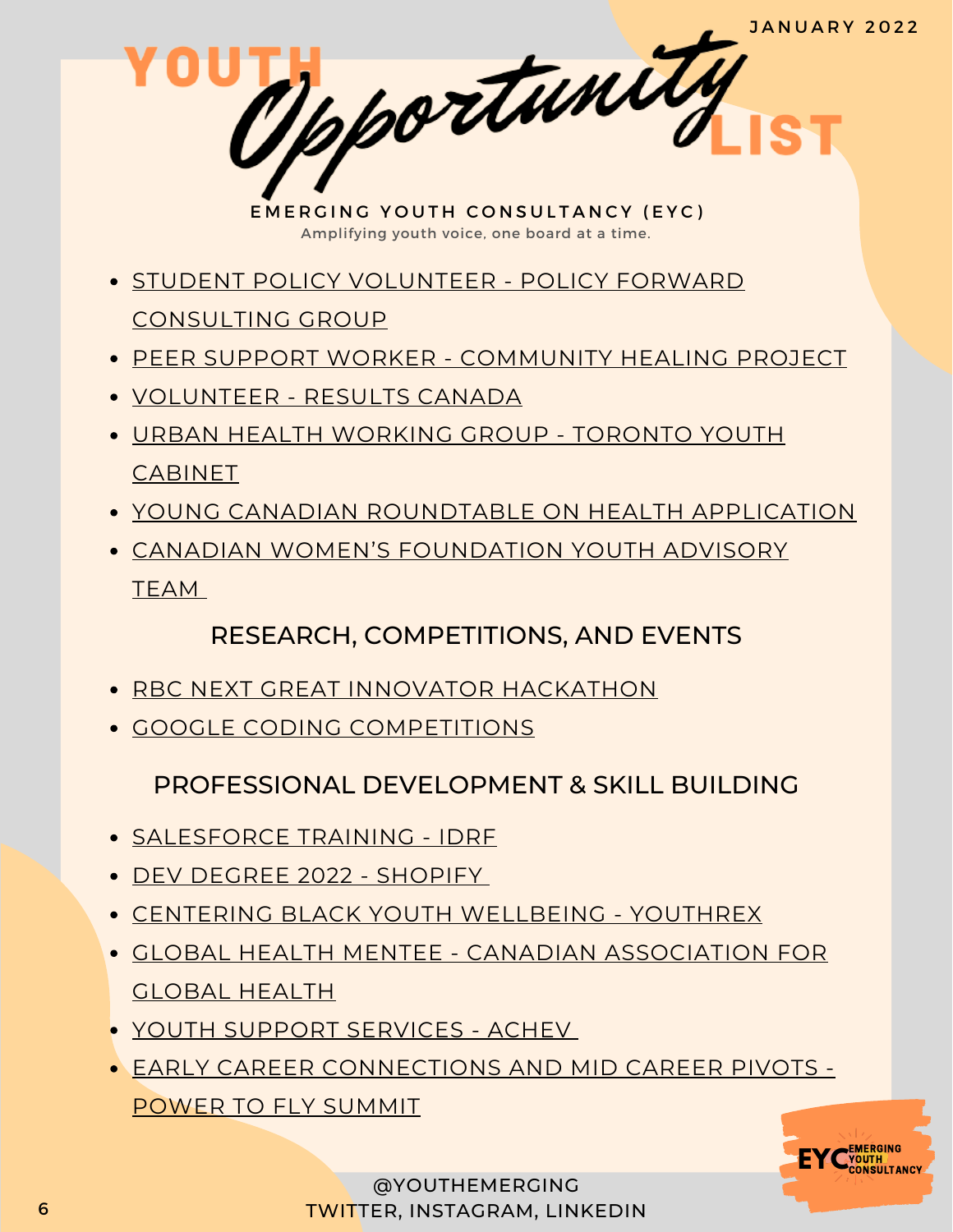pportunity

- **STUDENT INTERNSHIPS AND PROJECTS [BRIDGESPACE](https://bridgespace.io/)**
- NEXT LEVEL (YOUTH & COACH [APPLICATIONS\)](https://girls20.submittable.com/submit) FORA
- BLACK ACHIEVERS [MENTORSHIP](https://ymcagta.org/youth-programs/Black-Achievers-Mentorship-Program) PROGRAM (MENTEE) YMCA
- [FACILITATOR](https://docs.google.com/forms/d/e/1FAIpQLSe1fDhYODRagameDOKsf4_FfWns-yNAQEeNTHWK5Pn7XxHuog/viewform) TRAINING PROGRAM UPSTARTED
- CANON FUTURES [INTERNSHIP](https://www.canonfutures.ca/) CANON CANADA
- **PRO BONO TECH [CONSULTING](https://techconsultingcommunity.com/pro-bono-tech-consulting/) PROGRAM TECH** CONSULTING COMMUNITY
- ADAPT: ADVANCED DIGITAL AND [PROFESSIONAL](https://www.ryerson.ca/adapt/) TRAINING
- TECH TRAINING [PROGRAMS](https://www.joincolab.io/#Program-Tracks) CO.LAB I YOU BELONG IN **TECH**
- TECH/IT SKILLS TRAINING [PROGRAMS](https://npowercanada.ca/) NPOWER CANADA
- ELEVATE TALENT PROGRAM TORONTO CENTRE FOR LEARNING AND [DEVELOPMENT](https://www.tccld.org/programs/elevatetalent/)
- IMMIGRANT WOMEN INTEGRATION PROGRAM TORONTO CENTRE FOR LEARNING AND [DEVELOPMENT](https://survey.zohopublic.com/zs/I5CCbQ)
- R FOR DATA [SCIENCE](https://r4ds.had.co.nz/)
- **. [INDIGENOUS](https://elearning.cancercare.on.ca/course/view.php?id=101) CULTURAL SAFETY COURSE CANCER CARE** ONTARIO
- GOOGLE [SKILLSHOP](https://skillshop.withgoogle.com/)
- COGNIZANT [RETURNSHIP](https://careers.cognizant.com/global/en/cognizant-returnship-program) PROGRAM COGNIZANT
- XTREME TALENT [ACCELERATOR](https://www.investottawa.ca/xtreme-talent-accelerator/?utm_source=LinkedIn&utm_medium=Paid%20Ads&utm_campaign=XTAP%20Paid%20Ads&li_fat_id=f24b5ec5-db43-4428-88f9-92b5a2d0c0dc) INVEST OTTAWA

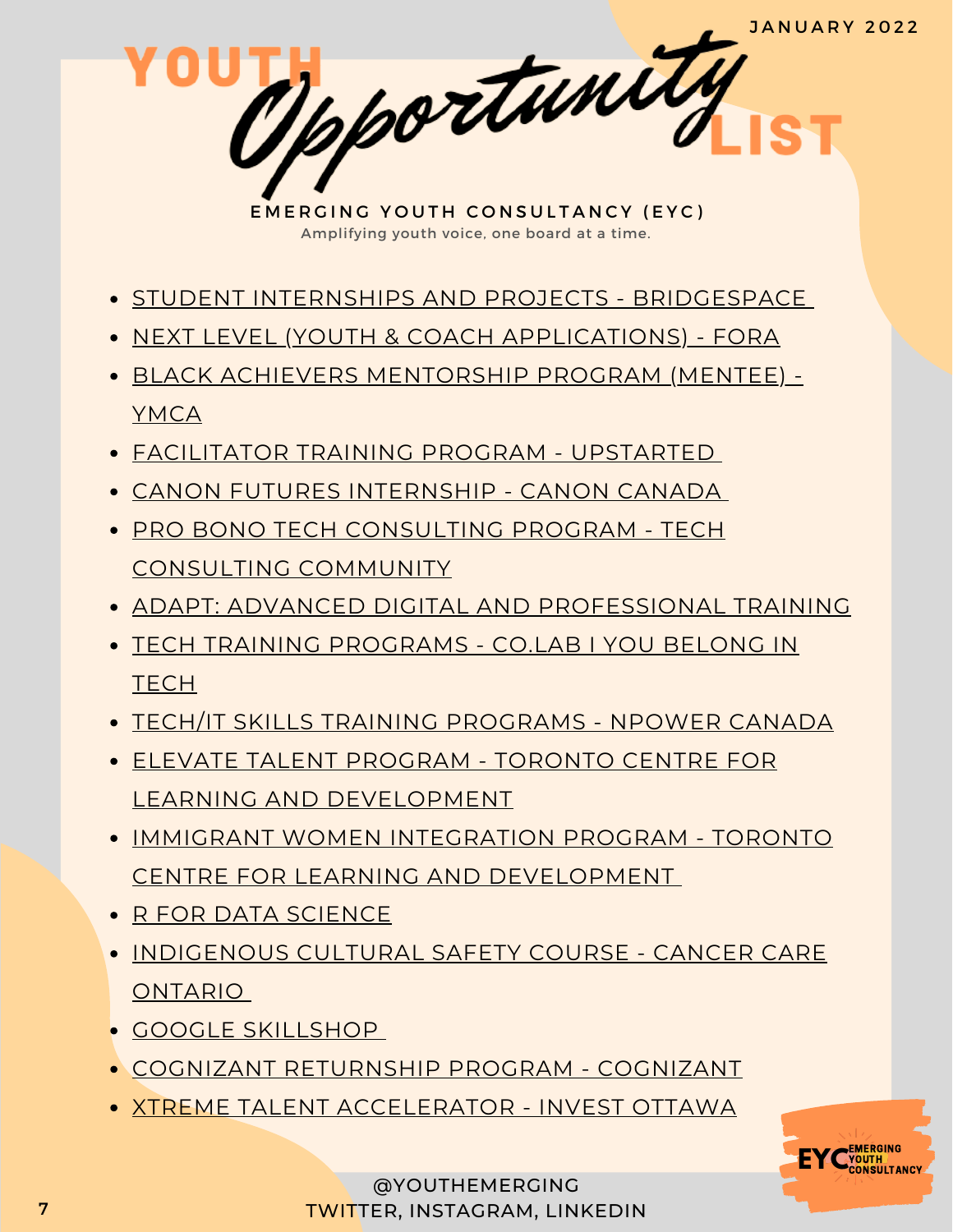pportunity

- MARKETING [RESOURCES](https://acadium.com/) ACADIUM
- YOUTH CLIMATE LEADERSHIP PROGRAM YOUTH CHALLENGE [INTERNATIONAL](https://www.yci.org/innovatemyfuture/youth-climate-leadership/)
- THE [KNOWLEDGE](https://tks.world/program/) SOCIETY
- **INDIGENOUS SKILLS AND [EMPLOYMENT](https://www.nwac.ca/iset/) TRAINING NATIVE** WOMEN'S ASSOCIATION OF CANADA
- ONLINE COURSE: HEALTH IMPACT ASSESSMENT NATIONAL [COLLABORATING](https://www.ncchpp.ca/274/online-course.ccnpps) CENTRE FOR HEALTHY PUBLIC **POLICY**
- **[INTRODUCTION](https://docs.google.com/forms/d/e/1FAIpQLSctSd9ZAcZBpswQj0URzEHVXlpF--qyT2AR6_1tKyoFS1iIYQ/viewform) TO USER EXPERIENCE U FOR CHANGE**
- MCGILL X RBC FUTURE LAUNCH [PERSONAL](https://learn.mcgillpersonalfinance.com/account/login/) FINANCE **COURSE**
- FOCUS FORWARD FOR INDIGENOUS YOUTH: [EMPLOYMENT](https://docs.google.com/forms/d/e/1FAIpQLSfRCREo2hIabn1L271SDl0wPRkApB5N12_6bON-DnyYu8lGEg/viewform) 101 & RESUME BUILDING - FOCUS FORWARD FLY
- HIGH SCHOOL [AMBASSADOR](https://www.cpaontario.ca/become-a-cpa/why-cpa/high-school-ambassador-program) PROGRAM CPA ONTARIO
- [QUALITATIVE](https://www.linkedin.com/posts/drphilipadu_qualitative-data-coding-workshop-activity-6819644783024230400-d0mU/) CODING RESOURCE

### SCOLARSHIPS AND GRANTS

- INDSPIRE [\(SCHOLARSHIPS,](https://indspire.ca/apply-now/) BURSARIES, AND AWARDS FOR INDIGENOUS STUDENTS)
- TED ROGERS [SCHOLARSHIP](https://indspire.ca/apply-now/) FUND FOR INDIGENOUS **STUDENTS**